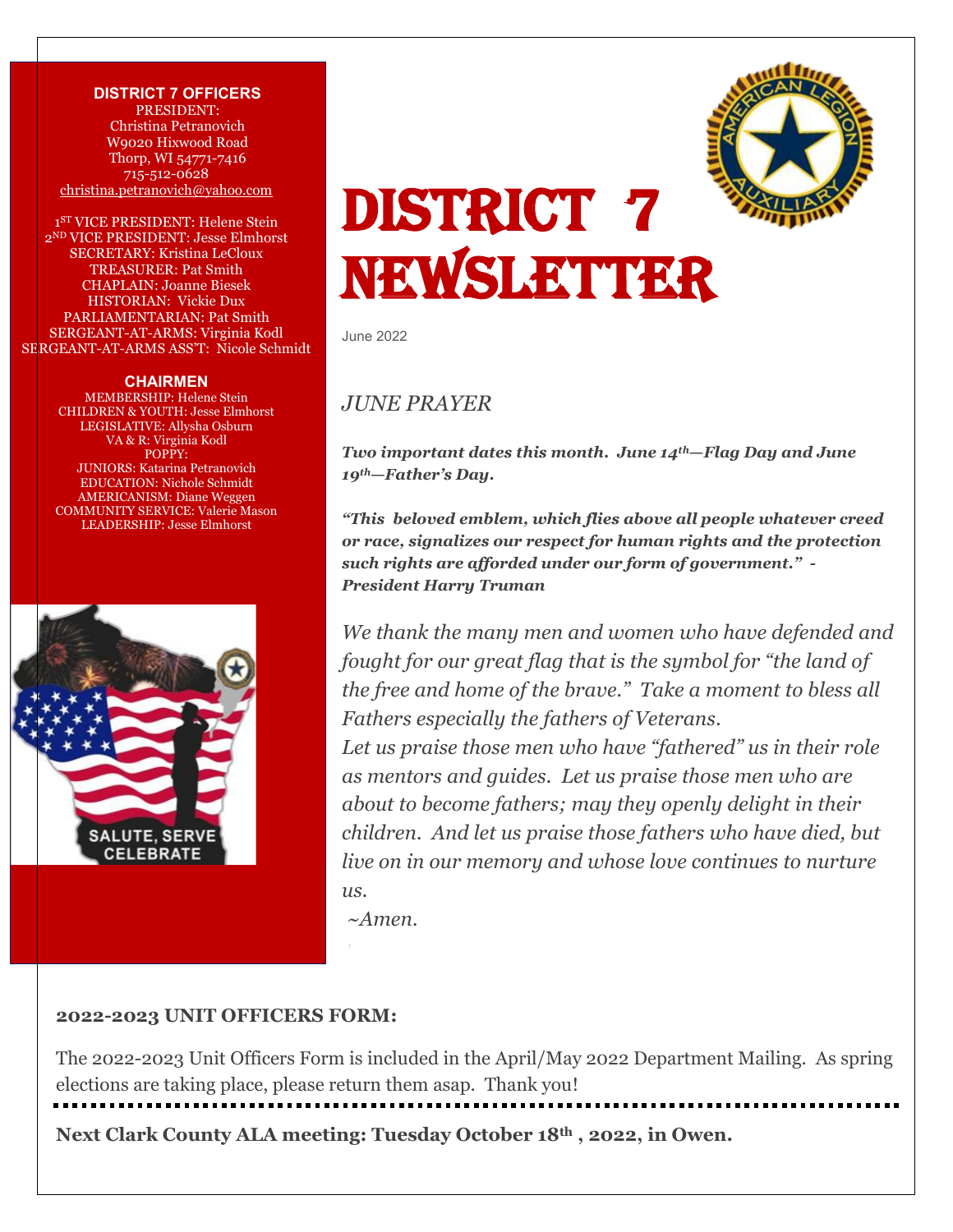# MEMBERSHIP:

- As of  $\frac{5}{24}/\frac{2022 \text{District 7}}{20}$  is in 7<sup>th</sup> Place and is at 92.81% of reaching our goal. Our goal this year is 2044 paid members. We currently have 1897 paid members, needing 147 members to reach 100%.
- Get in touch with your juniors. If your unit does not have junior members, you are missing out! What an awesome way to boost your membership and prepare for future leaders!

# NEWS FROM NATIONAL HEADQUARTERS:

Official Family:

I am forwarding the following information from Mike Rohan, Department VA&R Chairman. Two of the victims of the school shooting in Texas are grandchildren of Legion Family members. Cards may be sent to the Unit President in Uvalde, Texas who will forward them to the families.

### **American Legion Auxiliary Department of Texas**



ALA family,

We have the names of two children that gained their wings at the tragedy at that school in Texas. Sympathy Cards can be sent to the Unit c/o their Unit President and she will make sure they get to the grandparents.

Please share this info with your Units and please continue to pray for healing.

- Alexandria Rubio Granddaughter of Legion & Auxiliary members, Jesus & Maxine Martinez
- Xavier López Grandson of Gilda López, Auxiliary member

Send cards to:

American Legion Auxiliary Unit 479

PO Box 1575

Uvalde, TX 78802

c/o Unit President Jeanette Saucedo

Please feel free to share this information with others within your reach of distribution so the Rubio and Lopez families know that others are thinking of them and circling them in prayer during this difficult time.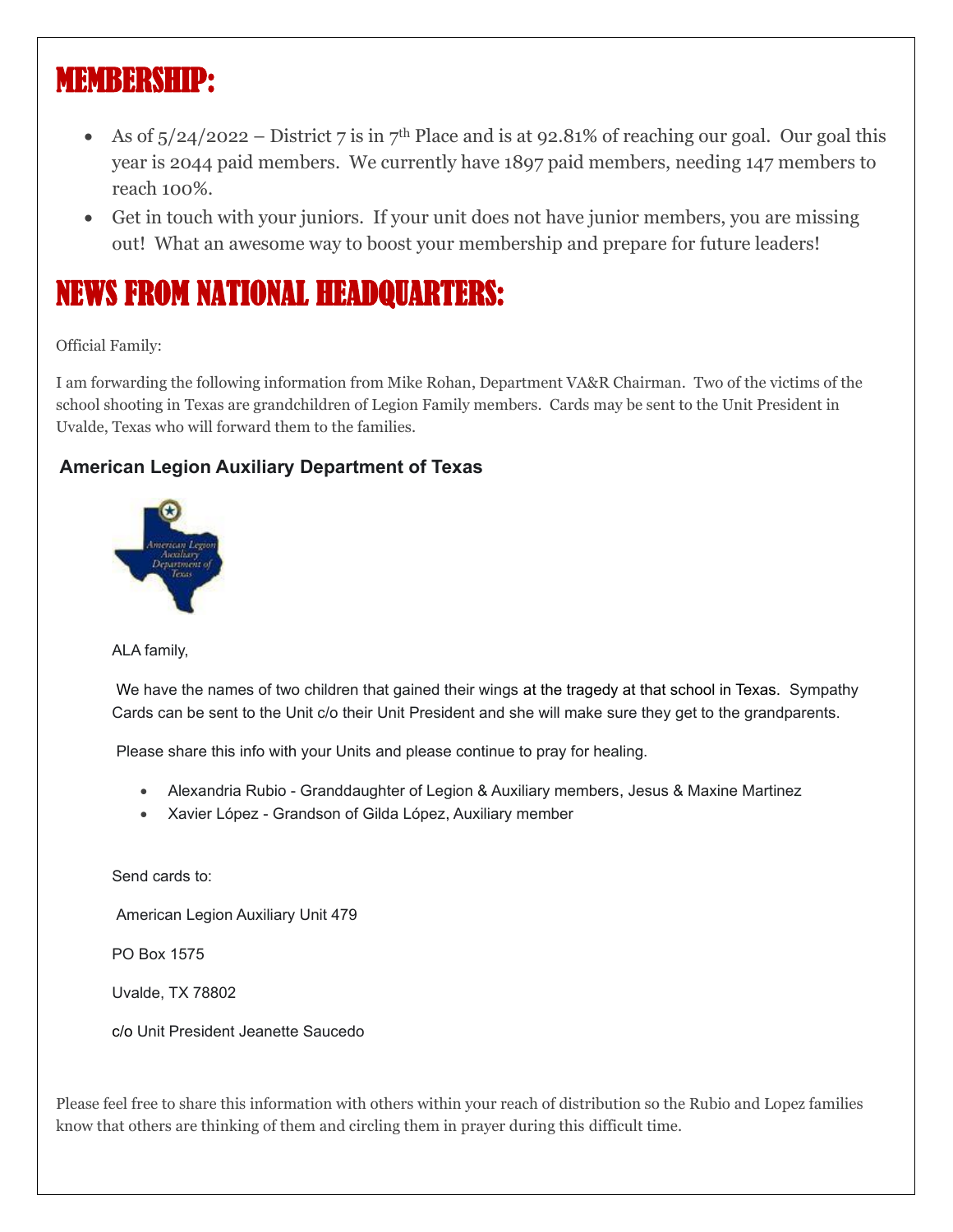# DEPARTMENT NEWS:

# PRESIDENT DIANE WEGGEN'S TESTIMONIAL

 $\sim$  Saturday, June 11<sup>th</sup> 2022 at Holy Family Hall in Stanley WI  $\sim$  Hosted by ALA Cecil Tormey Unit 118  $\sim$  Cost: \$30.00  $\sim$  send checks to Virginia Kodl (see last page for address)

 $\sim$  5:30pm Cocktails  $\sim$  6:30pm Dinner  $\sim$  Reservation Deadline: May 20<sup>th</sup>, 2022  $\sim$ 

\*\*\*\*\*\*\*\*\*\*\*\*\*\*\*\*\*\*\*\*\*\*\*\*\*\*\*\*\*\*\*\*\*\*\*\*\*\*\*\*\*\*\*\*\*\*\*\*\*\*\*\*\*\*\*\*\*\*\*\*\*\*\*\*\*\*\*\*\*\*\*\*\*\*\*\*\*\*\*\*\*

# **PRESIDENT DIANE'S SPECIAL PROJECT:**

(From April/May Unit mailing NOTES FROM PRESIDENT DIANE WEGGEN):

**The Chippewa Veteran's Home Courtyard** will enhance the quality of life for members by providing an accessible outdoor lighted area with seating and tables for visiting, group activities, and programs. *Just think how much you enjoy going outside on a warm, sunny day. Put yourself in the shoes of a wheelchair bound Veteran who can only look out the window.* Now you know how important this project is.... Poppy funds, unit, county, district and individual donations may be used to fund this project.

Mail checks payable to ALA-Wisconsin, PO Box 140, Portage WI 53901 and write **"President's Special Project"** in the memo field or send with a Poppy Fund Suggested Donation form.

A lot of district units have not donated to Diane's project yet. Please consider doing so today!

\*\*\*\*\*\*\*\*\*\*\*\*\*\*\*\*\*\*\*\*\*\*\*\*\*\*\*\*\*\*\*\*\*\*\*\*\*\*\*\*\*\*\*\*\*\*\*\*\*\*\*\*\*\*\*\*\*\*\*\*\*\*\*\*\*\*\*\*\*\*\*\*\*\*\*\*\*\*\*\*\*

### **CONVENTION NEWS:**

Department convention will be held at the KI Convention Center/Hyatt Regency 333 Main Street, Green Bay WI 54301 from Thursday July 14, 2022 – Sunday July 17, 2022. Delegation forms will be mailed out 30 days prior to convention on June 15, 2022, per department constitution and by-laws. It is advised, however, to register prior to this date. Remember all members are encouraged to attend the Department Convention, not just the delegates and alternates. You can register online at [www.wilegion.org.](http://www.wilegion.org/)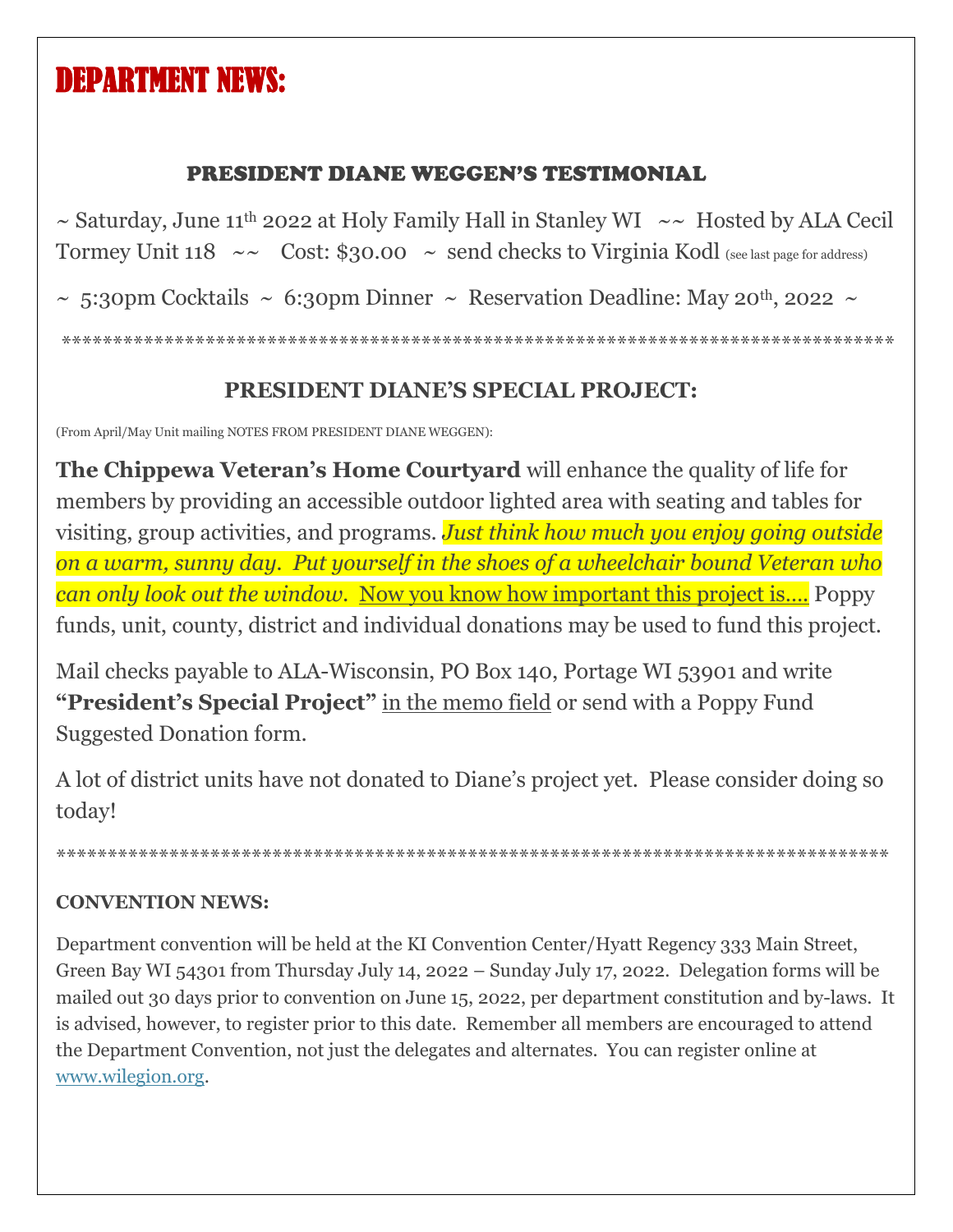# **Congratulations:**

**Americanism Essay Winners from District 7**

Camryn Schwarz Sparta Unit 100 First Place Class III – Grades 7 & 8 Kallee LeCloux Thorp Unit 118 Fourth Place Class  $V -$  Grades 11 & 12

### **2022 Scholarship Winners from District 7**

Brandon Goyette, Mauston – Harriet Hass Scholarship – Mauston Unit 81 Tanner Pedretti, Ferryville – Past President Parley – LaCrosse Unit 52 Thomas Friday, LaCrosse – Child Welfare – LaCrosse Unit 52

# Legislative Chair Joanie Dickerson:

# GRASSROOTS ALERT: TAKE ACTION TO SUPPORT VETERANS EXPOSED TO TOXIC HAZARDS

This week, The American Legion National Headquarters sent out an alert to National Legislative Council (NLC) members and Legislative Action Center subscribers to call on their Senators to pass H.R. 3967, the Honoring our PACT Act. In seven weeks, **18,594** messages were sent to Senators. Florida, California, and Pennsylvania had the largest share of total messages sent to their respective Senators.

This campaign will be the top legislative priority of The American Legion until the Senate votes on it around June 6 or 7. National Commander Paul Dillard has visited Minnesota, Georgia, Alaska, South Dakota, and Indiana on a multi-state tour to spread awareness of the PACT Act. Last month, he held a press conference where he urged Legionnaires to take action and press their senators to vote yes on this critical piece of legislation.

# UPCOMING HEARINGS

• • On Tuesday, June 7, the House Veterans' Affairs Subcommittee on Technology Modernization will hold a hearing titled "Cybersecurity and Risk Management at VA: Addressing Ongoing Challenges and Moving Forward." • • On Wednesday, June 8, the House Armed Services Subcommittee on Cyber, Innovative Technologies, and

Information Systems will hold a National Defense Authorization Act (NDAA) markup hearing.

• • On Wednesday, June 8, the House Armed Services Subcommittee on Strategic Forces will hold an NDAA markup hearing.

• • On Wednesday, June 8, the House Armed Services Subcommittee on Seapower and Projection Forces will hold an NDAA markup hearing.

• • On Wednesday, June 8, the House Armed Services Subcommittee on Military Personnel will hold an NDAA markup hearing.

• • On Wednesday, June 8, the House Foreign Affairs Subcommittee on Asia, the Pacific, Central Asia, and Nonproliferation will hold a hearing titled "Resourcing US Priorities in the Indo-Pacific FY23 Budget."

• • On Thursday, June 9, the House Armed Services Subcommittee on Tactical Air and Land Forces will hold an NDAA markup hearing.

• • On Thursday, June 9, the House Armed Services Subcommittee on Readiness will hold an NDAA markup hearing.

• • On Thursday, June 9, the House Armed Services Subcommittee on Intelligence and Special Operations will hold an NDAA markup hearing.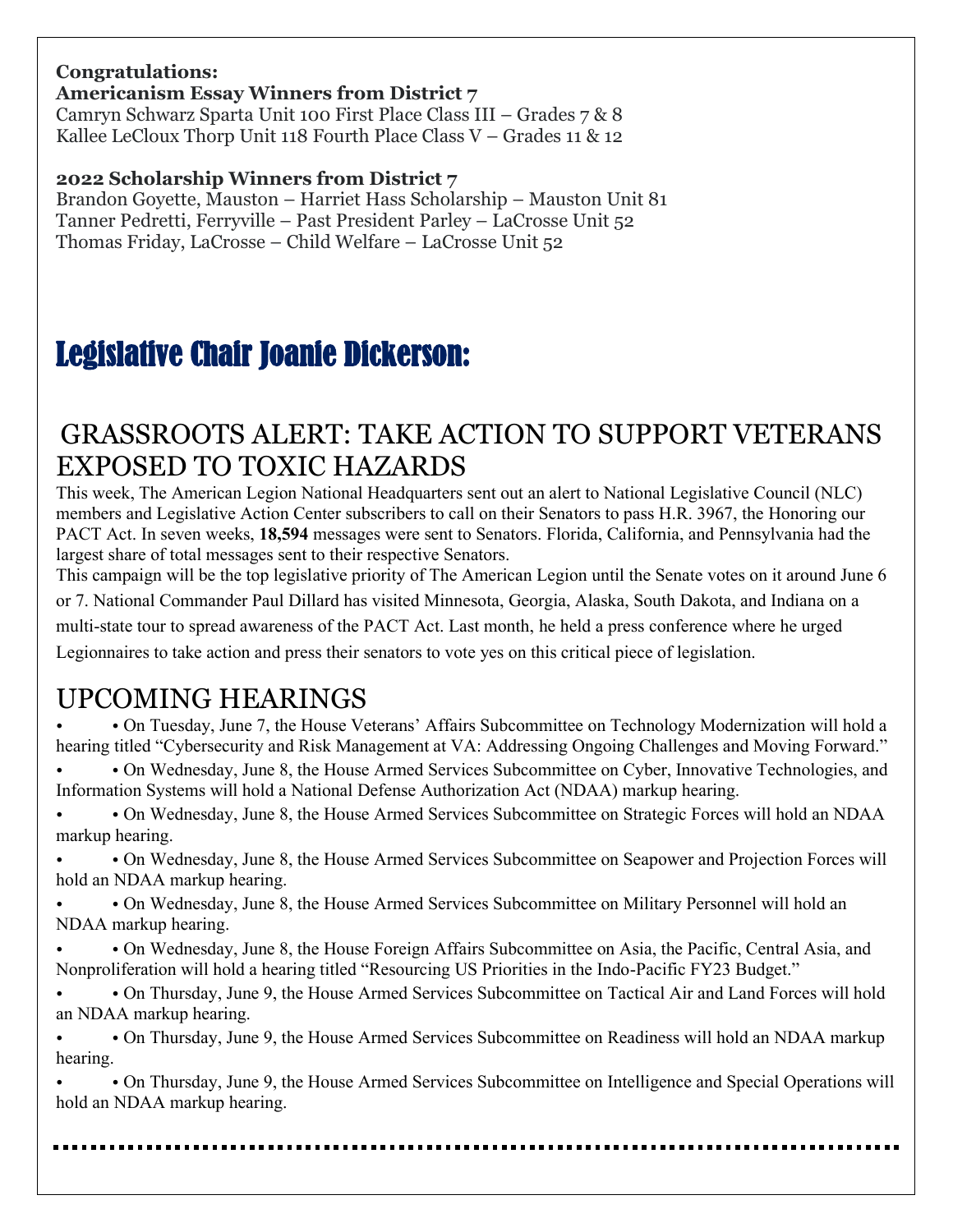# Americanism:

\*\*\*Reminder\*\*\*

We are coming into that season: Participating in parades (walking, riding) demonstrating support for our Legionnaires and remembering patriotic holidays: Flag Day (June 14) and Fourth of July are just a few ways the ALA promotes Americanism throughout our communities! Fly Your Flags!

# NEWS FROM THE DISTRICT:

Dear Presidents & Commanders

Like last year, I am requesting you leaders to step forth and donate raffle baskets/ prizes to be utilized at the 2022 Dan Seehafer FUNdraiser to be held July 23, 2022 at Horicon Hill Golf Course.

Any items you can offer on behalf of your Districts would be greatly appreciated.

As like before, I offer to drive to pick them up, or you can get them to me at the State Convention in Green Bay. Another alternative might be to come golf, enjoy the festivities and drop off the items.

In any event, have a pleasant summer and help support Dan's candidacy. Thank you!

Wayne Jensen Phone: 414-916-1096

Thank you to those individuals that have stepped up to take on chairmanships in District 7. We are blessed and very thankful to have you on board!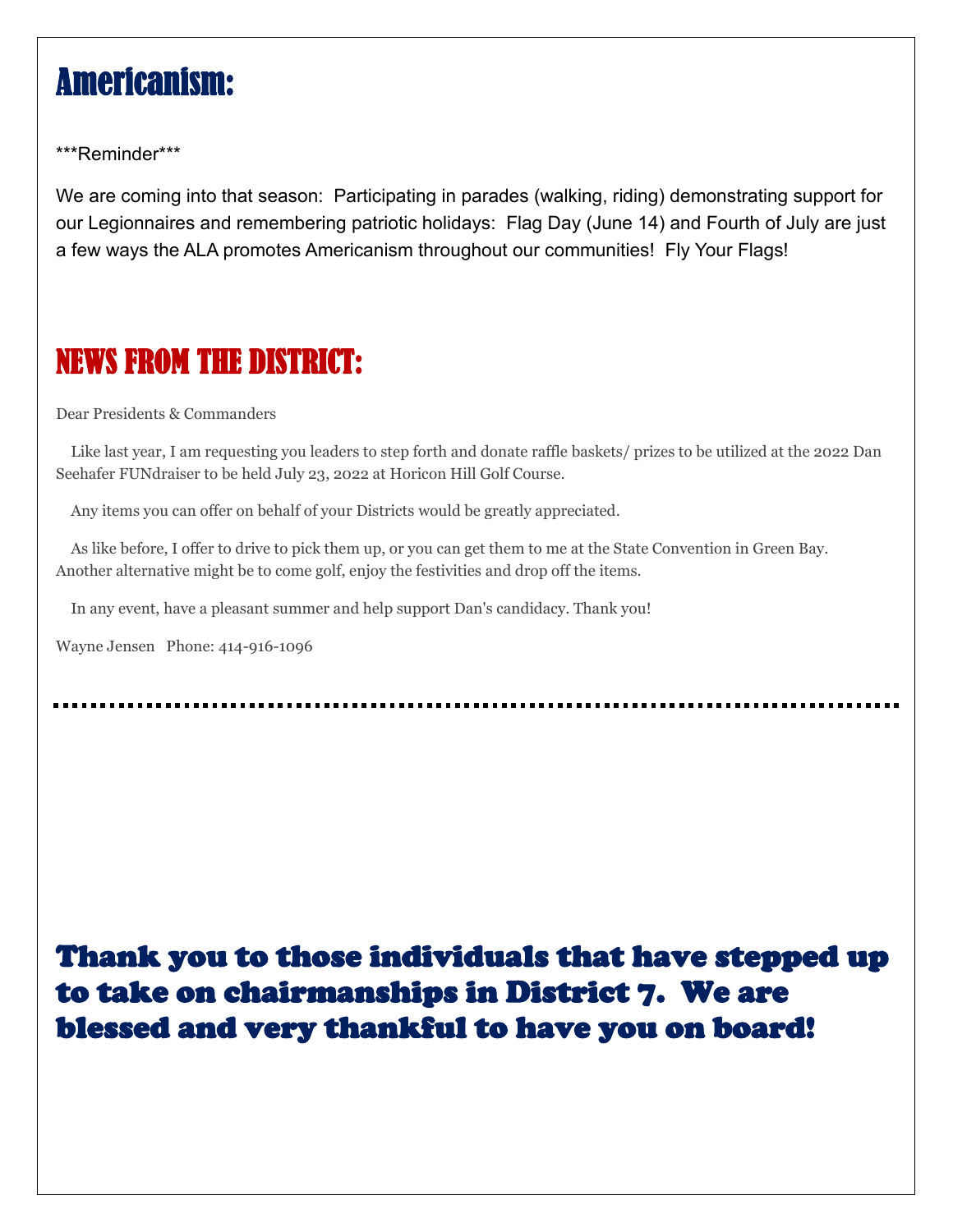# DISTRICT 7 EXECUTIVE COMMITTEE CONTACT INFORMATION:

#### **PRESIDENT – Christina Petranovich**

W9020 Hixwood Road Thorp WI 54771 715-512-0628 [christina.petranovich@yahoo.com](mailto:christina.petranovich@yahoo.com)

**1 st VP –Helene Stein** 30752 Exodus Avenue Warrens WI 54666 608-343-3008 [stitchkeeper@hotmail.com](mailto:stitchkeeper@hotmail.com)

**2nd VP – Jesse Elmhorst** W4462 Sand Road Neillsville, WI 54456 715-937-8246 [Elmhorst2016@gmail.com](mailto:Elmhorst2016@gmail.com)

**SECRETARY – Kristina LeCloux** PO Box 78 Thorp WI 54771 920-265-7187 [klecloux@msn.com](mailto:klecloux@msn.com)

**TREASURER / PARLIAMENTARIAN–Pat Smith**

800 West Ave #112 West Salem WI 54669 608-786-4441 [pms112ws@gmail.com](mailto:pms112ws@gmail.com)

**CHAPLAIN – Joanne Biesek** S2533 Gold Rush Court Reedsburg WI 53959 608-678-6543 [joannebiesek@gmail.com](mailto:joannebiesek@gmail.com)

#### **HISTORIAN – Vickie Dux**

1707 E Upham Street Marshfield, WI 54449 715-384-9023 / 715-660-1506 [bcvranch@frontier.com](mailto:bcvranch@frontier.com)

#### **SERGEANT AT ARMS – Virginia Kodl**

N15109 Fisher Avenue Thorp WI 54771 715-669-5432 [kodlvirg@yahoo.com](mailto:kodlvirg@yahoo.com)

#### **ASS'T SERGEANT AT ARMS –Nicole Schmidt**

315 Edgewood Avenue Tomah WI 54660 608-343-9720 [nicholemason17@gmail.com](mailto:nicholemason17@gmail.com)